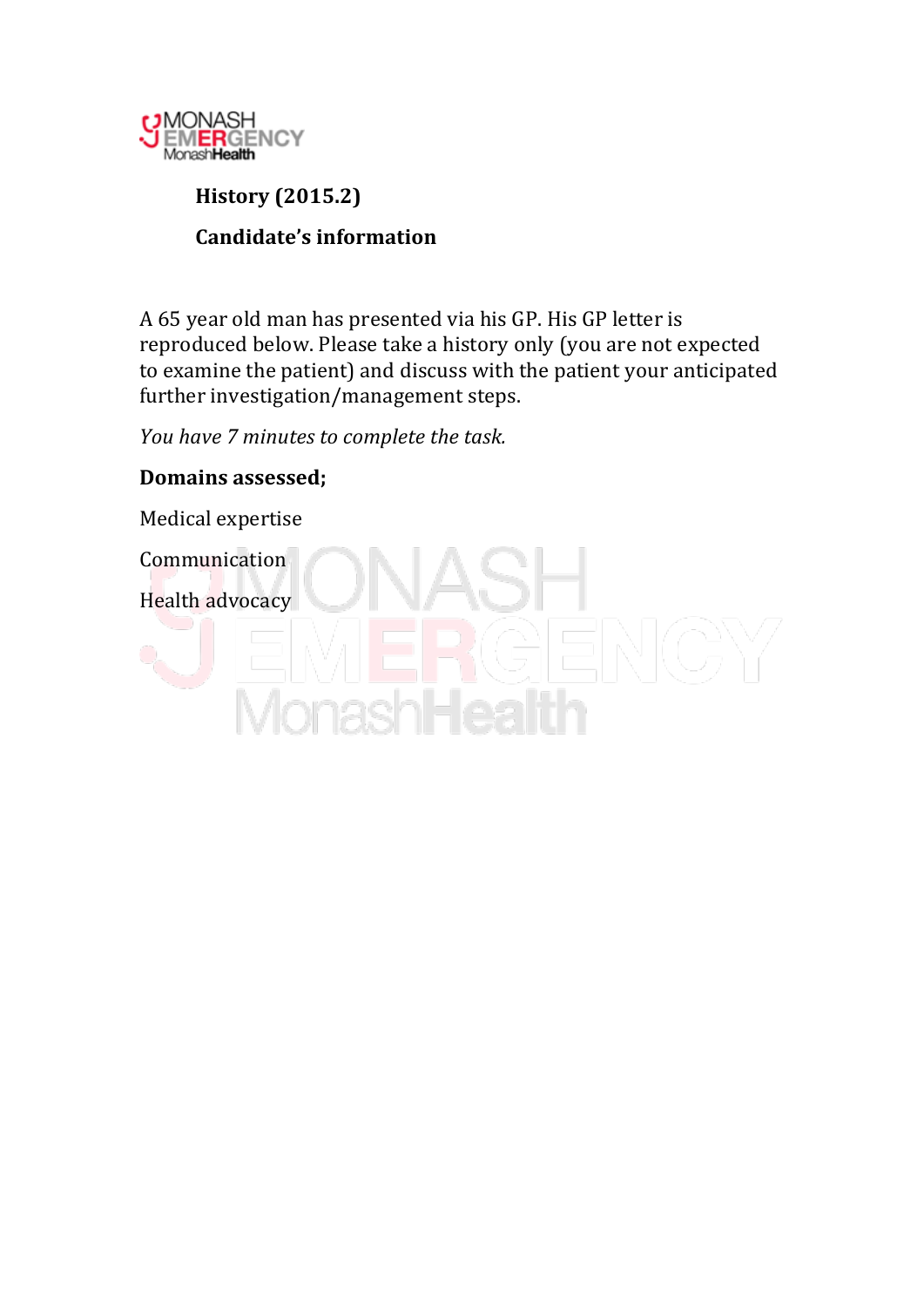

## **Actor!information**

You are a 65 year old man who was sent to the ED by your LMO following several episodes of haemoptysis.

You have a history of 'borderline' diabetes (diet controlled) and hypertension (on Karvezide, but you cant remember the dose). Recently your LMO commenced you on something for cholesterol, and aspirin.

You drink a moderate amount of alcohol per day (3-5 glasses wine/day). You have been a heavy smoker since a teenager – at least a pack/day but at times more, and still smoking. You recently retired, are divorced and have three children.

For the last 2-3 weeks you have been feeling a little more tired than usual, and you have been coughing a bit more than usual. You put this down to a viral infection (but have not fevers or nasal congestion). Over the last 24 hrs you have had 3 episodes of frank haemoptysis (ranging from a teaspoon to up to a  $\frac{1}{2}$  cup each time). This has been painless. You haven't had any feelings of dyspnea.

You have lost a little weight over the last 6 months since you retired, but have put this down to eating healthier and increasing your exercise. You have had no symptoms of DVT, and have not been travelling.

Your LMO performed a CXR today which he tells you is normal (you don't have the films with you)

You are concerned but not distressed about your risk of cancer.

Some questions to ask (if not addresses by the candidate)

"Could this be cancer?"

"If it is cancer, can it be treated?"

"What else could it be?"

"What tests do I need?"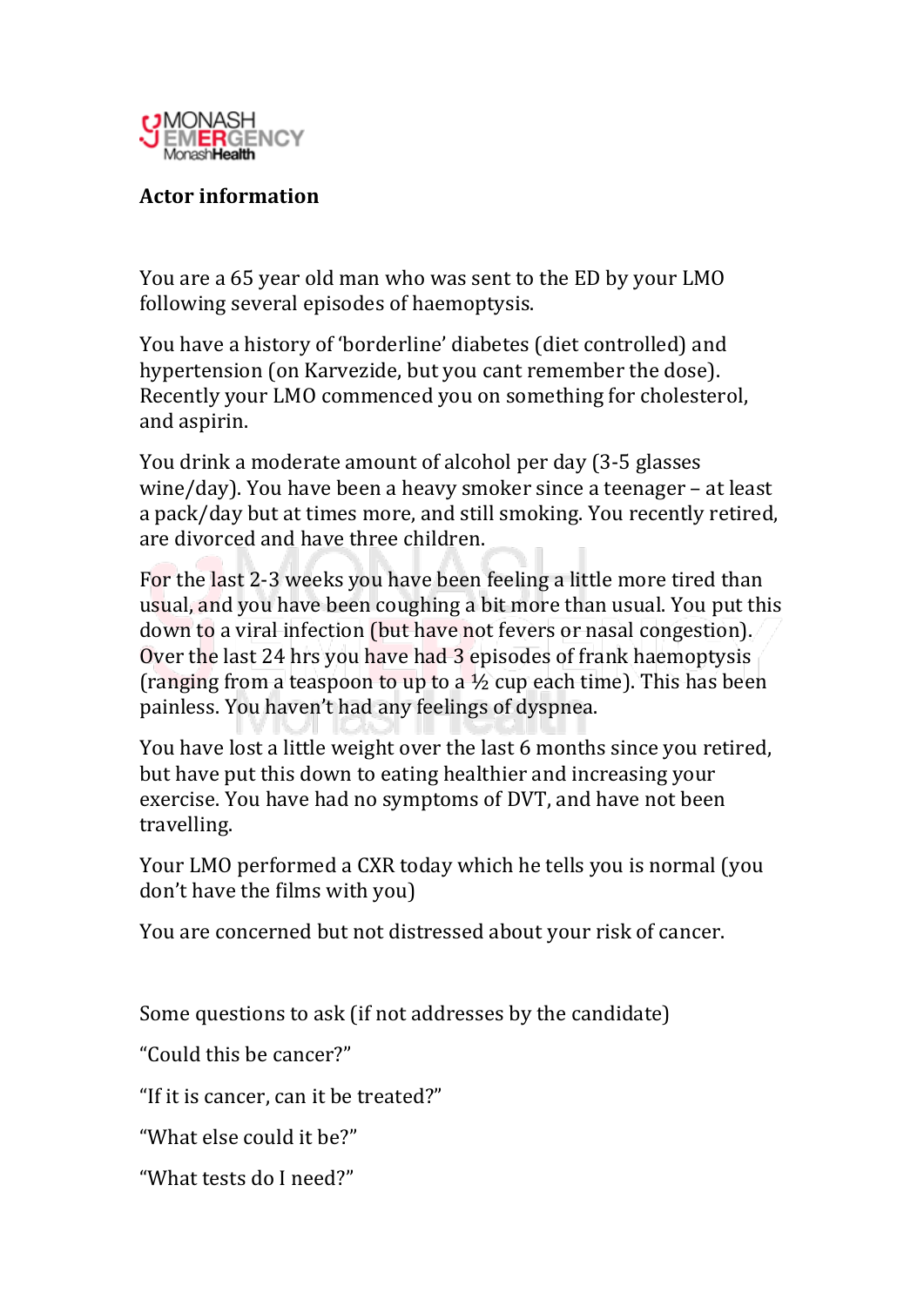Referral letter

Dear Casualty doctor

Herewith Mr Smith with haemoptysis.

Pmhx: diabetes

Meds: none

CXR performed - normal

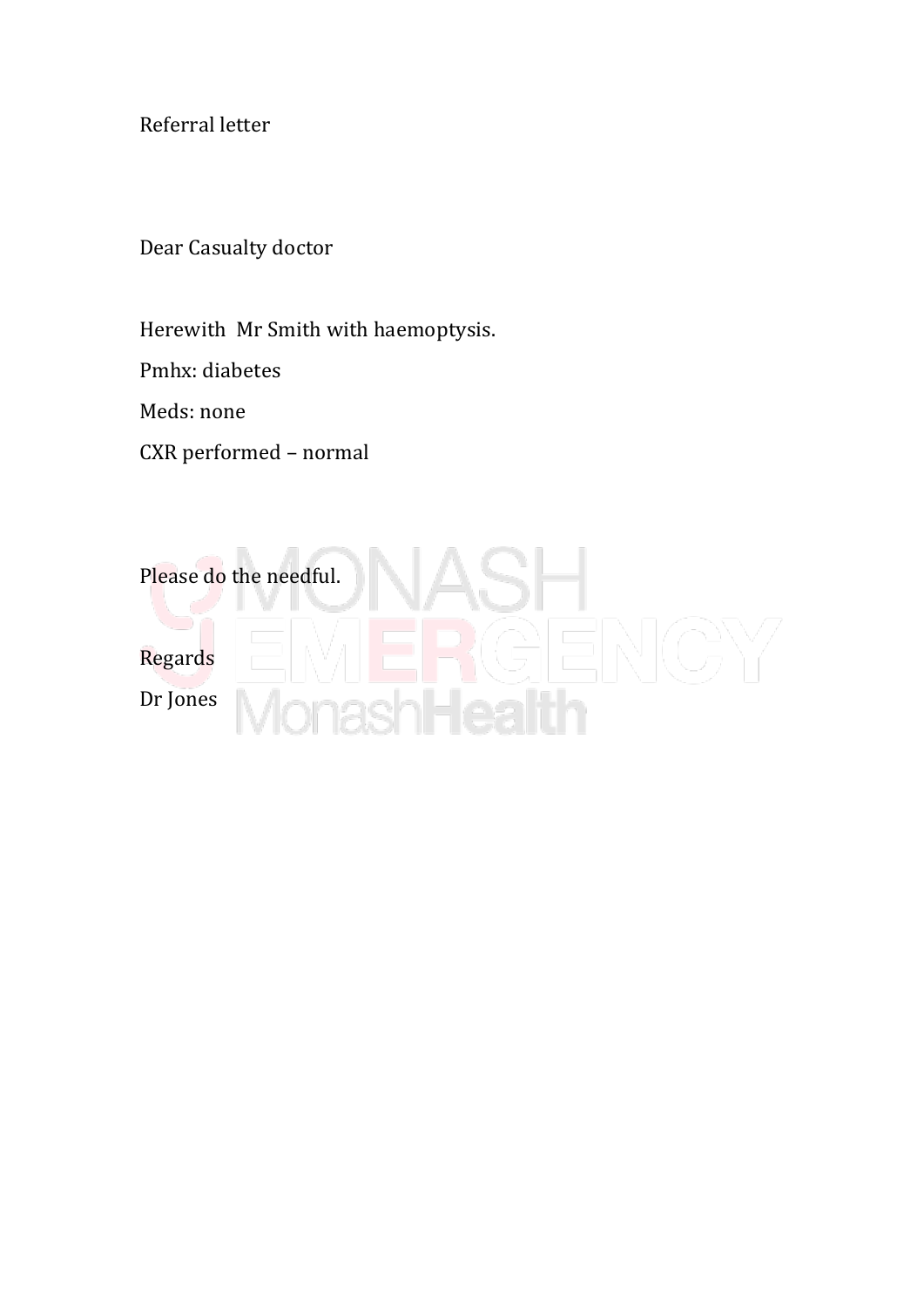

| <b>Domain</b>          | <b>Criteria for High Rating</b>                                                 |  |  |  |  |  |  |  |
|------------------------|---------------------------------------------------------------------------------|--|--|--|--|--|--|--|
| <b>Medical</b>         | Detailed history                                                                |  |  |  |  |  |  |  |
| <b>Expertise</b>       | Explanation of appropriate differentials                                        |  |  |  |  |  |  |  |
|                        | Explanation of further tests required                                           |  |  |  |  |  |  |  |
|                        | Admission decision based upon further Ix and availability of                    |  |  |  |  |  |  |  |
|                        | outpatient follow up                                                            |  |  |  |  |  |  |  |
|                        |                                                                                 |  |  |  |  |  |  |  |
| Communication          | Introduction to patient                                                         |  |  |  |  |  |  |  |
|                        | Verbal clarity, conciseness, specificity – ability for patient to<br>understand |  |  |  |  |  |  |  |
|                        | Explanation of findings to patient, further investigation and<br>management     |  |  |  |  |  |  |  |
| <b>Professionalism</b> | Professional appearance, demeanor and conduct                                   |  |  |  |  |  |  |  |
|                        | Empathic interaction with patient.                                              |  |  |  |  |  |  |  |
|                        | Addresses concerns of patient appropriately                                     |  |  |  |  |  |  |  |
|                        |                                                                                 |  |  |  |  |  |  |  |